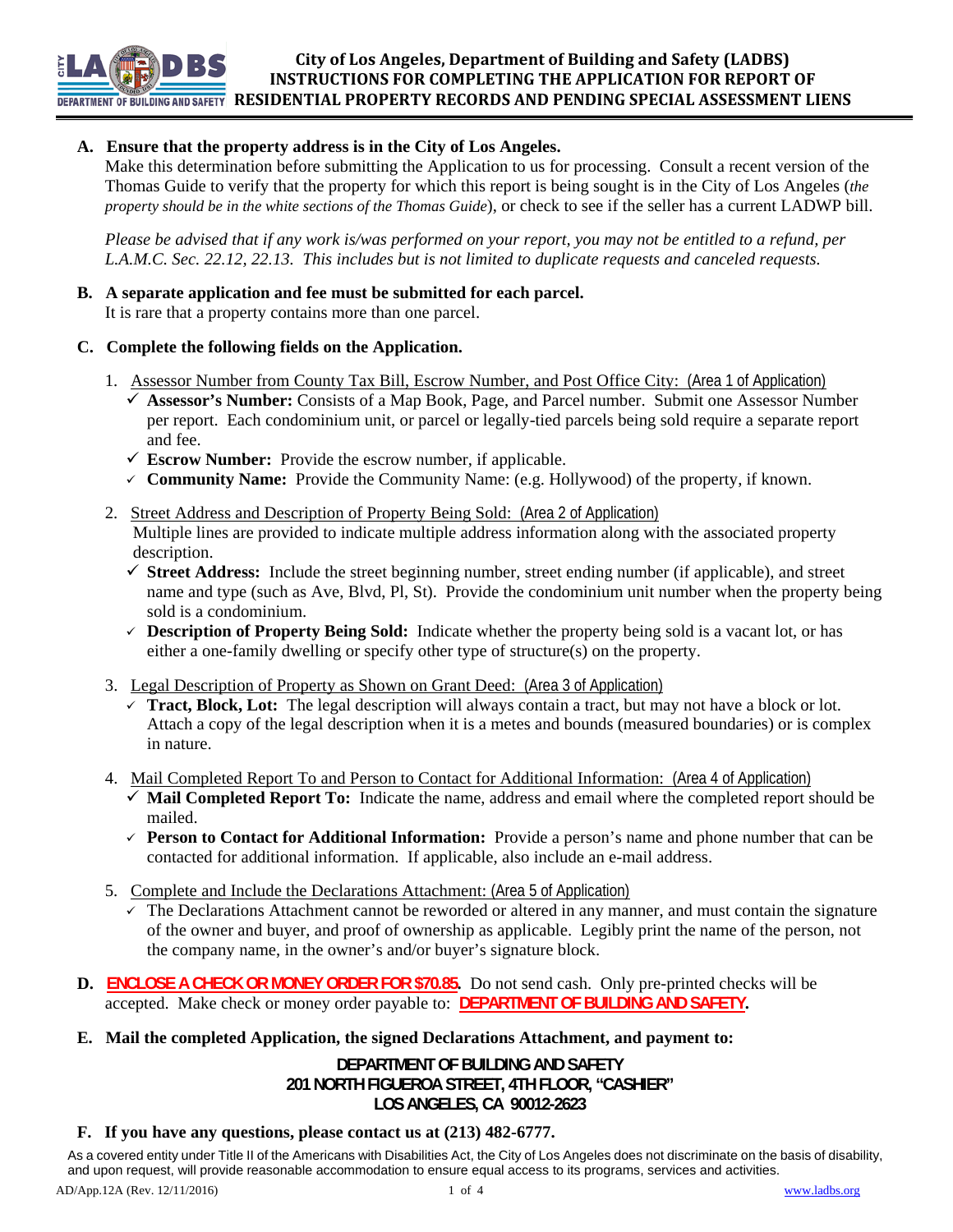

## **City of Los Angeles ‐ Department of Building and Safety APPLICATION FOR REPORT OF RESIDENTIAL PROPERTY RECORDS AND PENDING SPECIAL ASSESSMENT LIENS**

**INSTRUCTIONS:** Please complete all areas of the application and mail or deliver a check (**ONLY PRE-PRINTED CHECKS WILL BE ACCEPTED**) or money order for \$70.85, payable to "DEPARTMENT OF BUILDING AND SAFETY", to CASHIERS, 4TH FLOOR, 201 N. FIGUEROA ST., LOS ANGELES, CA 90012. **DO NOT MAIL CASH** – cash is only accepted in person. A separate application must be submitted and a fee paid for each parcel. **For questions call 311 or (213) 473-3231.**

> **NOTE:** Please be sure that the property address is in the City of Los Angeles before mailing this form. You may verify this by consulting a current Thomas Guide. Should any work be performed on your report, you may not be entitled to a refund per L.A.M.C. Sec. 22.12 and 22.13.

| ASSESSOR NUMBER FROM COUNTY TAX BILL                                                                                                                                                                                                                                                                                                                                                                                                                 |                                                                              |      |               | <b>ESCROW NO.</b> |                                                                           |                             | <b>COMMUNITY NAME</b>  |       |                      |                                                  |  |  |
|------------------------------------------------------------------------------------------------------------------------------------------------------------------------------------------------------------------------------------------------------------------------------------------------------------------------------------------------------------------------------------------------------------------------------------------------------|------------------------------------------------------------------------------|------|---------------|-------------------|---------------------------------------------------------------------------|-----------------------------|------------------------|-------|----------------------|--------------------------------------------------|--|--|
| MAP BOOK                                                                                                                                                                                                                                                                                                                                                                                                                                             |                                                                              | PAGE | <b>PARCEL</b> |                   |                                                                           |                             |                        |       |                      |                                                  |  |  |
| <b>STREET ADDRESS</b><br>$\overline{2}$                                                                                                                                                                                                                                                                                                                                                                                                              |                                                                              |      |               |                   | DESCRIPTION OF PROPERY BEING SOLD<br>(Select one for each address listed) |                             |                        |       |                      |                                                  |  |  |
| <b>STREET</b><br>NO.                                                                                                                                                                                                                                                                                                                                                                                                                                 | STREET NAME, TYPE (BLVD, AVE, ST, PLACE, ETC.),<br>AND UNIT/APARTMENT NUMBER |      |               |                   | 1-FAMILY<br><b>DWELLING</b>                                               | 2-FAMILY<br><b>DWELLING</b> | APT.                   | CONDO | <b>VACANT</b><br>LOT | <b>OTHER</b> (Specify &<br>include no. of units) |  |  |
|                                                                                                                                                                                                                                                                                                                                                                                                                                                      |                                                                              |      |               |                   |                                                                           |                             |                        |       |                      |                                                  |  |  |
|                                                                                                                                                                                                                                                                                                                                                                                                                                                      |                                                                              |      |               |                   |                                                                           |                             |                        |       |                      |                                                  |  |  |
|                                                                                                                                                                                                                                                                                                                                                                                                                                                      |                                                                              |      |               |                   |                                                                           |                             |                        |       |                      |                                                  |  |  |
| LEGAL DESCRIPTIONS OF PROPERTY AS SHOWN ON GRANT DEED<br>3<br>(Attach any long legal descriptions and include a copy of the title insurance policy map to this application.)                                                                                                                                                                                                                                                                         |                                                                              |      |               |                   |                                                                           |                             |                        |       |                      |                                                  |  |  |
| <b>TRACT</b>                                                                                                                                                                                                                                                                                                                                                                                                                                         |                                                                              |      |               |                   |                                                                           |                             | <b>BLOCK</b>           |       | LOT                  | LEGAL<br>ATTACHED?                               |  |  |
|                                                                                                                                                                                                                                                                                                                                                                                                                                                      |                                                                              |      |               |                   |                                                                           |                             |                        |       |                      | <b>YES</b>                                       |  |  |
|                                                                                                                                                                                                                                                                                                                                                                                                                                                      |                                                                              |      |               |                   |                                                                           |                             |                        |       |                      | <b>NO</b>                                        |  |  |
| <b>ADDRESS</b><br>MAIL COMPLETED REPORT TO:<br><b>EMAIL</b><br>4<br>(Select one option from the above)'                                                                                                                                                                                                                                                                                                                                              |                                                                              |      |               |                   | PERSON TO CONTACT FOR ADDITIONAL INFORMATION                              |                             |                        |       |                      |                                                  |  |  |
| <b>NAME</b>                                                                                                                                                                                                                                                                                                                                                                                                                                          |                                                                              |      |               |                   | <b>NAME</b><br>PHONE NUMBER                                               |                             |                        |       |                      |                                                  |  |  |
| <b>ADDRESS</b>                                                                                                                                                                                                                                                                                                                                                                                                                                       |                                                                              |      |               |                   |                                                                           |                             |                        |       |                      |                                                  |  |  |
| <b>STATE</b><br>ZIP<br><b>CITY</b>                                                                                                                                                                                                                                                                                                                                                                                                                   |                                                                              |      |               |                   | <b>EMAIL ADDRESS</b>                                                      |                             |                        |       |                      |                                                  |  |  |
|                                                                                                                                                                                                                                                                                                                                                                                                                                                      |                                                                              |      |               |                   |                                                                           |                             |                        |       |                      |                                                  |  |  |
| PLEASE COMPLETE AND INCLUDE THE DECLARATIONS ATTACHMENT<br>$5\phantom{.0}$                                                                                                                                                                                                                                                                                                                                                                           |                                                                              |      |               |                   |                                                                           |                             |                        |       |                      |                                                  |  |  |
| L.A.M.C. Section 151.00 requires all owners whose rental units are subject to the Rent Stabilization Ordinance to<br>register their rental units with the Rent Stabilization Division. No landlord shall demand or accept rent until such<br>registration has been obtained. Contact the Division at (866) 557-7368.                                                                                                                                 |                                                                              |      |               |                   |                                                                           |                             | FOR CASHIER'S USE ONLY |       |                      |                                                  |  |  |
| Section 96.300 L.A.M.C. requires that the seller of Residential Property within the City of Los Angeles shall apply to<br>the City for a Report of Residential Property Records and Pending Special Assessment Liens and deliver such report<br>to the buyer prior to entering into an agreement of sale or exchange of the Residential Property or prior to close of<br>escrow in connection therewith. There is a fee of \$70.85 for this service. |                                                                              |      |               |                   |                                                                           |                             |                        |       |                      |                                                  |  |  |
| Residential Property is defined as:<br>a. Any real property improved with one or more buildings or structures which in whole or in part are used for or<br>are legally permitted to be used for dwelling unit or guest room purposes.<br>Any vacant real property located in a zone wherein dwelling units or guest rooms are legally permitted.<br>b.                                                                                               |                                                                              |      |               |                   |                                                                           |                             |                        |       |                      |                                                  |  |  |
| A report is not required in the following cases:<br>1. Property exempt from taxation under the Documentary Transfer Act of the State of California.<br>2. The first sale of a residential building located in a subdivision whose final map has been approved and recorded<br>in accordance with the Subdivision Map Act not more than two years prior to the first sale (except for<br>condominium conversions).                                    |                                                                              |      |               |                   |                                                                           |                             |                        |       |                      |                                                  |  |  |
| No new Report need be obtained by an owner for a period of six months after the issuance of a Report on a<br>Residential Property. However, the seller must still deliver a copy of the previously issued Report to the buyer prior to<br>the sale or exchange of the Residential Property or prior to close of escrow.                                                                                                                              |                                                                              |      |               |                   |                                                                           |                             |                        |       |                      |                                                  |  |  |
| *If both the mail-out options are selected, the report will only be emailed to the provided email address.                                                                                                                                                                                                                                                                                                                                           |                                                                              |      |               |                   |                                                                           |                             |                        |       |                      |                                                  |  |  |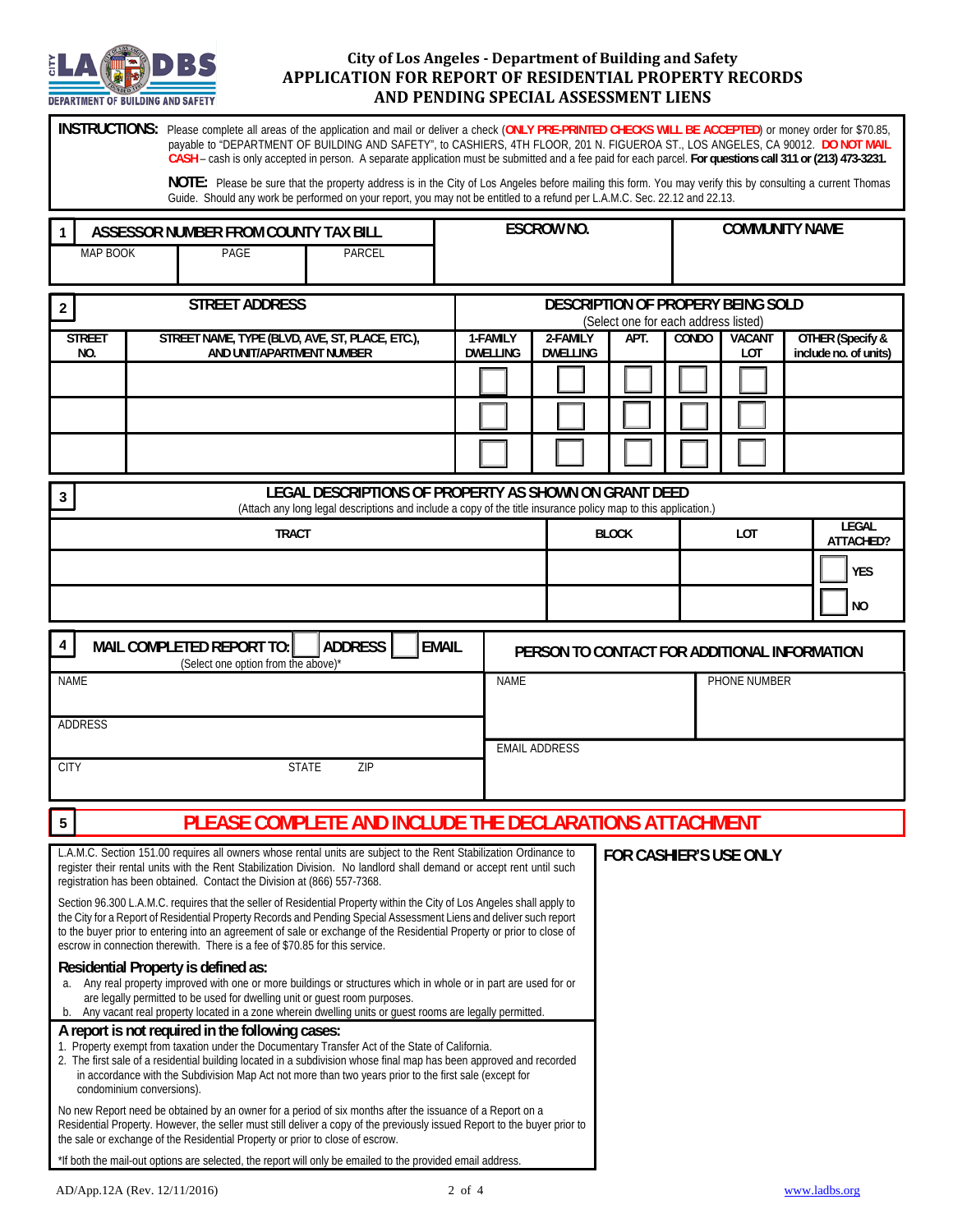

**City of Los Angeles ‐ Department of Building and Safety**

**REPORT OF RESIDENTIALPROPERTYRECORDS DECLARATIONSATTACHMENT**

(Per Sec. 22.12, 22.13 L.A.M.C., refunds are not granted for a report where ANY work has been done on the report.) **DEPARTMENT OF BUILDING AND SAFETY** 

| PROJECT ADDRESS                                                                                                     |                 | ASSESSOR'S ID |              |
|---------------------------------------------------------------------------------------------------------------------|-----------------|---------------|--------------|
| Description of property being sold: $\Box$ 1-Family $\Box$ 2-Family $\Box$ Apartment $\Box$ Condo $\Box$ Vacant Lot |                 |               | <b>Other</b> |
| <b>Dwelling</b>                                                                                                     | <b>Dwelling</b> |               |              |

**The Owner must complete item B in Section I for all reports. If the owner cannot complete all declarations under item A of Section I, the Buyer must complete Section "II. Buyer's Declaration". Check only one box under each number.**

### **I. OWNER'S DECLARATION:**

I, as owner, declare under penalty of perjury that the following statements are true and correct for the residential building for which this report is sought.

A. The following device(s) and/or material have been or will be installed as indicated below.

#### **1 ) Water conservation devices**

- a)  $\Box$  Have been installed.
- b) Will be installed in compliance with Section 122.03 Los Angeles Municipal Code (L.A.M.C.).

*\*\*\*Water Conservation Certificate of Compliance, as specified in L.A.M.C. Section 122.03, must be filed prior to the close of escrow with the Department of Water and Power (LADWP). A Certificate of Compliance form may be obtained by calling LADWP at (800) 544-4498.\*\*\** 

### **2) Security Lighting and Locks**

- a)  $\Box$  Have been installed.
- b) Will be installed in compliance with Section 91.8607 L.A.M.C.
- c)  $\Box$  The Security Lights and Locks Ordinance does not apply since no apartment building (3 or more units) is currently present on the property for which this report is being sought.

### **3) Seismic Gas Shut-Off Valves (SGSOV) or Excess Flow Shut-Off Valve (EFSOV)**

- Have been installed.
- b) Will be installed in compliance with Section 94.1217 L.A.M.C.
- c)  $\Box$  The Gas Shut-off Valves Ordinance does not apply since no gas fuel lines are provided for any building on the property for which this report is being sought.

## **4) Metal bars, grills, grates, security roll-down shutters, and similar devices installed over emergency escape windows in sleeping rooms.**

- a)  $\Box$  Have been installed.
- b) Will be installed in accordance with Section 91.1029 L.A.M.C.
- c)  $\Box$  Are not installed.
- **5) Smoke and Carbon Monoxide Detectors** 
	- a)  $\Box$  Have been installed.
	- b) Will be installed in compliance with Section 91.8603 L.A.M.C.; Section 91.420.6.2.3 L.A.M.C.

### **6) Impact Glazing/Approved Film for sliding glass panels of sliding-type doors**

- a)  $\Box$  Have been installed.
- b) Will be installed in compliance with Section 91.6101; Section 96.302 L.A.M.C.
- c)  $\Box$  The Impact Hazard Glazing Ordinance does not apply.

Further, I (owner) certify that smoke detectors in compliance with Section 91.8603 L.A.M.C. and carbon monoxide detectors in compliance with Section 91.420.6.2.3 L.A.M.C. and impact glazing/approved film for sliding glass panels of sliding-type doors in compliance with Section 91.6101; Section 96.302 L.A.M.C. will be installed prior to entering into an agreement of sale or contracting for an exchange of said residential property, or, where an escrow agreement has been executed in connection therewith, prior to close of escrow, and that within 10 days after installation, I will so advise the Department of Building and Safety in writing to Residential Property Records, c/o Cashier, 201 N. Figueroa St., 4th Floor, Los Angeles, CA 90012-4869.

 $B.$  1) The property for which this report is being sought is one acre or less in size.

2) The property for which this report is being sought exceeds one acre in size and I have inspected the property for the existence of protected trees. (For the purpose of this declaration the definition of "protected trees" set forth in L.A.M.C. Section 46.01 shall apply.) The number of protected trees identified as located on this property is (If none, write "0").

I authorize the Department of Building and Safety to verify this information by entry upon the subject property. I understand that a fee, as specified in L.A.M.C Section 98.0412(a), shall be collected by the Department of Building and Safety for any inspection required to verify this declaration.

Signature of Owner \_\_\_\_\_\_\_\_\_\_\_\_\_\_\_\_\_\_\_\_\_\_\_\_\_\_\_\_\_\_\_\_ Print Name \_\_\_\_\_\_\_\_\_\_\_\_\_\_\_\_\_\_\_\_\_\_\_\_\_\_\_\_\_\_\_\_ Date \_\_\_\_\_\_\_\_\_\_\_\_